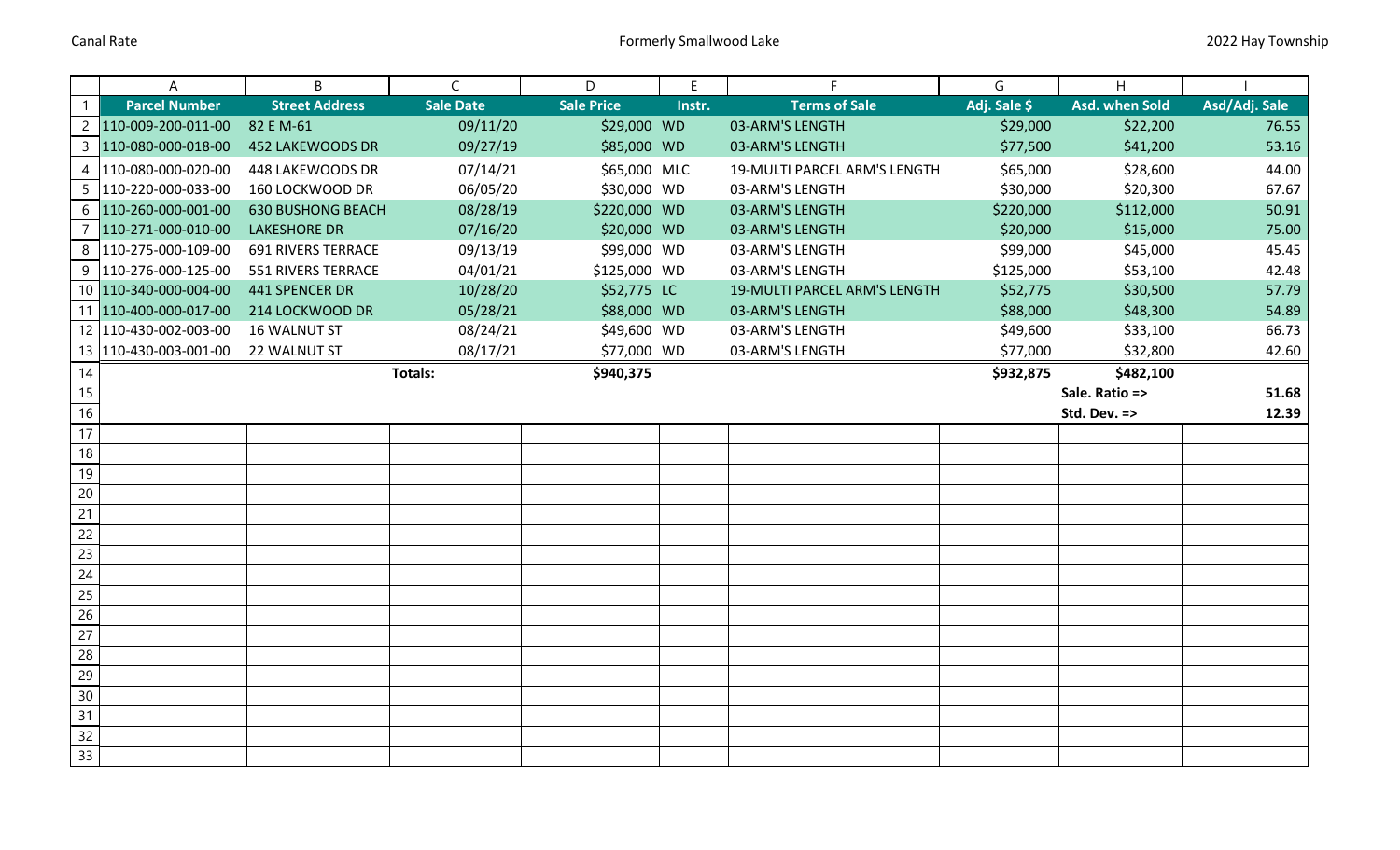|                 | $\mathbf{I}$                      | К                       |                        | ${\sf M}$           | ${\sf N}$    | $\circ$          | P                  | Q                 | ${\sf R}$           |
|-----------------|-----------------------------------|-------------------------|------------------------|---------------------|--------------|------------------|--------------------|-------------------|---------------------|
| $\mathbf{1}$    | Cur. Appraisal                    | <b>Land Residual</b>    | <b>Est. Land Value</b> | <b>Effec. Front</b> | <b>Depth</b> | <b>Net Acres</b> | <b>Total Acres</b> | <b>Dollars/FF</b> | <b>Dollars/Acre</b> |
| $\overline{2}$  | \$33,159                          | \$8,841                 | \$13,000               | 50.0                | 200.0        | 0.23             | 0.23               | \$177             | \$38,439            |
| $\overline{3}$  | \$96,009                          | \$18,291                | \$36,800               | 80.0                | 80.0         | 0.15             | 0.15               | \$229             | \$124,429           |
| $\overline{4}$  | \$58,494                          | \$31,606                | \$25,100               | 100.0               | 169.0        | 0.19             | 0.08               | \$316             | \$162,918           |
| $\overline{5}$  | \$33,961                          | \$19,039                | \$23,000               | 50.0                | 130.0        | 0.15             | 0.15               | \$381             | \$127,779           |
| $6\phantom{a}$  | \$252,287                         | \$30,273                | \$62,560               | 136.0               | 178.0        | 0.56             | 0.56               | \$223             | \$54,448            |
| $\overline{7}$  | \$27,600                          | \$20,000                | \$27,600               | 60.0                | 226.0        | 0.31             | 0.31               | \$333             | \$64,309            |
| $\bf 8$         | \$102,887                         | \$13,013                | \$16,900               | 65.0                | 223.0        | 0.33             | 0.33               | \$200             | \$39,078            |
| $9\,$           | \$112,837                         | \$46,743                | \$34,580               | 133.0               | 155.0        | 0.47             | 0.47               | \$351             | \$98,822            |
| $10$            | \$64,987                          | \$36,648                | \$48,860               | 188.0               | 245.0        | 0.53             | 0.23               | \$195             | \$69,806            |
| 11              | \$98,005                          | \$25,415                | \$35,420               | 77.0                | 131.0        | 0.23             | 0.23               | \$330             | \$109,547           |
| 12              | \$70,485                          | \$13,339                | \$34,224               | 74.4                | 98.0         | 0.17             | 0.17               | \$179             | \$79,874            |
| 13              | \$99,043                          | \$19,817                | \$41,860               | 91.0                | 100.0        | 0.21             | 0.21               | \$218             | \$94,818            |
| 14              | \$1,049,754                       | \$283,025               | \$399,904              | 1,104.4             |              | 3.53             | 3.11               |                   |                     |
| 15              |                                   |                         | Average                |                     |              | Average          |                    |                   | Average             |
| $16\,$          |                                   |                         | per FF=>               | \$256               |              | per Net Acre=>   | 80,268.01          |                   | per SqFt=>          |
| 17              |                                   |                         |                        |                     |              |                  |                    |                   |                     |
| 18              | Rate Group 'A'                    |                         | $\times$               | Used \$250/ff       |              |                  |                    |                   |                     |
| 19              | <b>Frontage</b>                   |                         |                        |                     |              |                  |                    |                   |                     |
| $20\,$          |                                   | Description:            |                        |                     |              |                  |                    |                   |                     |
| $\overline{21}$ |                                   | Front Foot Rate:<br>250 |                        |                     |              |                  |                    |                   |                     |
| 22              |                                   | Standard Depth:         |                        |                     |              |                  |                    |                   |                     |
| 23              |                                   | Depth Factor Curve      |                        |                     |              |                  |                    |                   |                     |
| 24              | Standard Frontage (Opt.):         |                         | $\overline{0}$         |                     |              |                  |                    |                   |                     |
| $\overline{25}$ | alue:                             | Front Factor Curve      |                        |                     |              |                  |                    |                   |                     |
| 26              | Maximum Frontage Factor:<br>alue: | 0.00                    |                        |                     |              |                  |                    |                   |                     |
| 27<br>28        | ites<br>s Rate                    |                         |                        |                     |              |                  |                    |                   |                     |
| $\overline{29}$ |                                   | Description:            |                        |                     |              |                  |                    |                   |                     |
| 30              |                                   | Site Value:             | 0                      |                     |              |                  |                    |                   |                     |
| 31              |                                   |                         | Close                  |                     |              |                  |                    |                   |                     |
| 32              |                                   |                         |                        |                     |              |                  |                    |                   |                     |
|                 |                                   |                         |                        |                     |              |                  |                    |                   |                     |